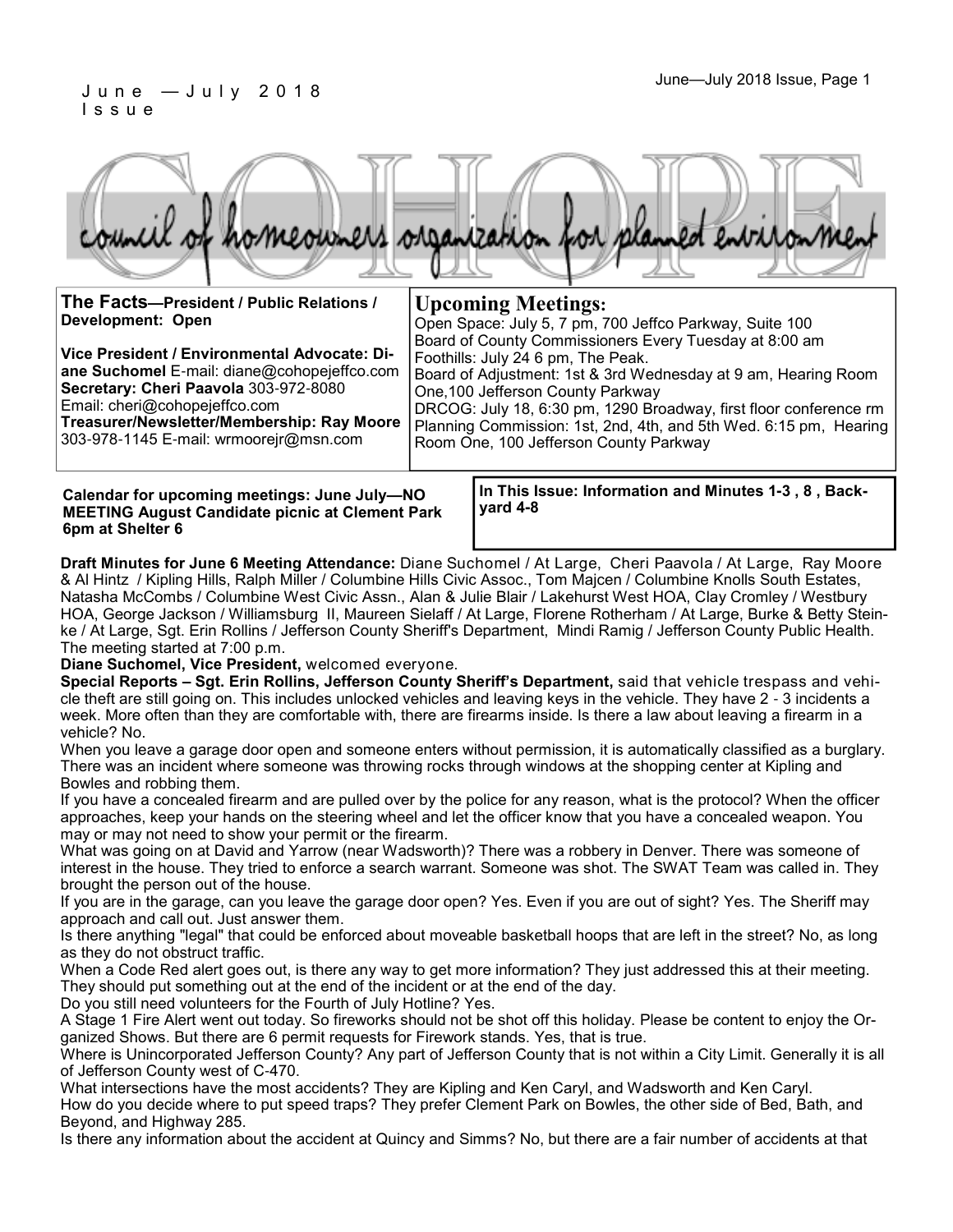corner.

Someone once got a ticket for crossing a solid white line, but they see it happen all the time. This is a ticket-able offense, but it depends on the situation.

No one from Jefferson County Public Schools was present.

Tonight's speaker is **Mindi Ramig, Jefferson County Public Health Department** Mindi has been a retail food inspector for 3 years and with the department for over 30 years. Their goal is to prevent food borne illnesses.

They inspect over 2,200 restaurants every year. When a business submits their license, they agree to inspections. They did 5,000 inspections last year.

There are 3 types of inspections: Routine, Complaint, and Interventions.

Routine Inspections are not announced. How often a business is inspected is based on their risk assessment. Every establishment has a risk assessment.

Complaint Inspections are based on complaints that their office has received.

Interventions Inspections are announced. They focus the inspection on an area with issues with the goal being education. For example, how do you cool batches of food to the needed temperature.

They have 17 inspectors. They were able to hire 2 new inspectors in the last couple of years due to the license fee increase. Not all are food inspectors, though. And they cover the entire Jefferson County area.

They cover restaurants, grocery stores, institutions, commissaries, caterers, mobile units, and temporary vendors at at Concerts, Farmers' Market, and Festivals.

All are licensed within the state except temporary vendors which are licensed by local authorities. The City and County of Denver has a separate license.

When are renewals? The license is the calendar year from January to December. Businesses need to renew their license by Jan. 1. Renewals are sent out in mid November. Licenses are not pro-rated. It is an annual license.

Do you inspect Breweries? No, beer is not a food.

Do you inspect volunteer groups that provide meals? There are exemptions; for example, non-profit entities for a specific event.

How often do you shut a business down? Not very often. There is a process. We are not like Denver which can assess fines. If a business gets too far down into the process, then they have to go to the Health Department. If there is an imminent threat, they can close a business. This would be for a situation which is not preventable and there is no temporary fix such as a sewage backup.

They must work within State regulations, just as every inspector in the state must.

How does their Food Code compare to the FDA Food Code? They are close, but as of Jan. 1, 2019, they will be the same. However there is a lot of training and computer upgrades that need to happen before then. The current Food Code is based on science but the FDA has a lot more resources.

Recently whole fruit and vegetables have had issues. They are being brought into the picture.

They do a lot of education, such as Hygiene: equipment sanitation, washing hands, and a sick leave policy.

How often do you find unlicensed businesses? Not often. It is usually when a business that is purchased and thought that the license was transferable. It is not.

They also offer food service services. Businesses can send their staff to the training. Online Food Handler Training is \$10 and includes a certificate. Online Manager Training is \$124 and includes the exam.

Does a Lemonade Stand require a license? They don't cover it.

What about Cottage Foods? It is not regulated. If someone has chickens, they can sell the eggs. There is a limit of 250 dozen per month. Cottage Foods includes people who produce food in a home kitchen. However there is a class for Cottage Food businesses. It covers labels. They can only sell directly to the consumer. It includes items like baked goods (that do not have cream cheese or custard as an ingredient), dried food, nuts, and seeds, tea, honey, fruit butter, and pickled vegetables and fruit. There is more information on their website.

Their website is https://www.jeffco.us/public-health. The phone number to report a restaurant is 303-232-6301. Mindi works for Environmental Health Services. Their number is 303-271-5736.

**Reports from Officers:** Roll Call was taken. We had 13 members present and had a quorum.

We do not have a President.

**Ray Moore, Treasurer,** was present. We have \$1,963.63.

**Cheri Paavola, Secretary,** was present. The Minutes for May were approved.

**Diane Suchomel, Vice President,** was present.

The following are Community Meeting Applications.

**CMT 18-109481 is for** 5744 S. Eldridge. It is west of C-470 and north of Bowles. It is for a Wedding / Special Events venue. The neighbors are concerned about parking, traffic, and noise.

**CMT 18-110293** is for 3523 S. Balsam St. It is south of Hampton and west of the Mile High Church. They are proposing townhomes. The neighborhood is single family homes. Plus all of the home are on well systems, so there is no water source for the development. The area would fit 4 homes under current zoning, but the developer wants to have 20 townhomes.

**CMT 18-112326** is for 7500 S. Pierce St. This is the old Safeway property. The meeting will be on June 21 at 6:30 p.m. at the St. Phillip Lutheran Church on S. Kendall.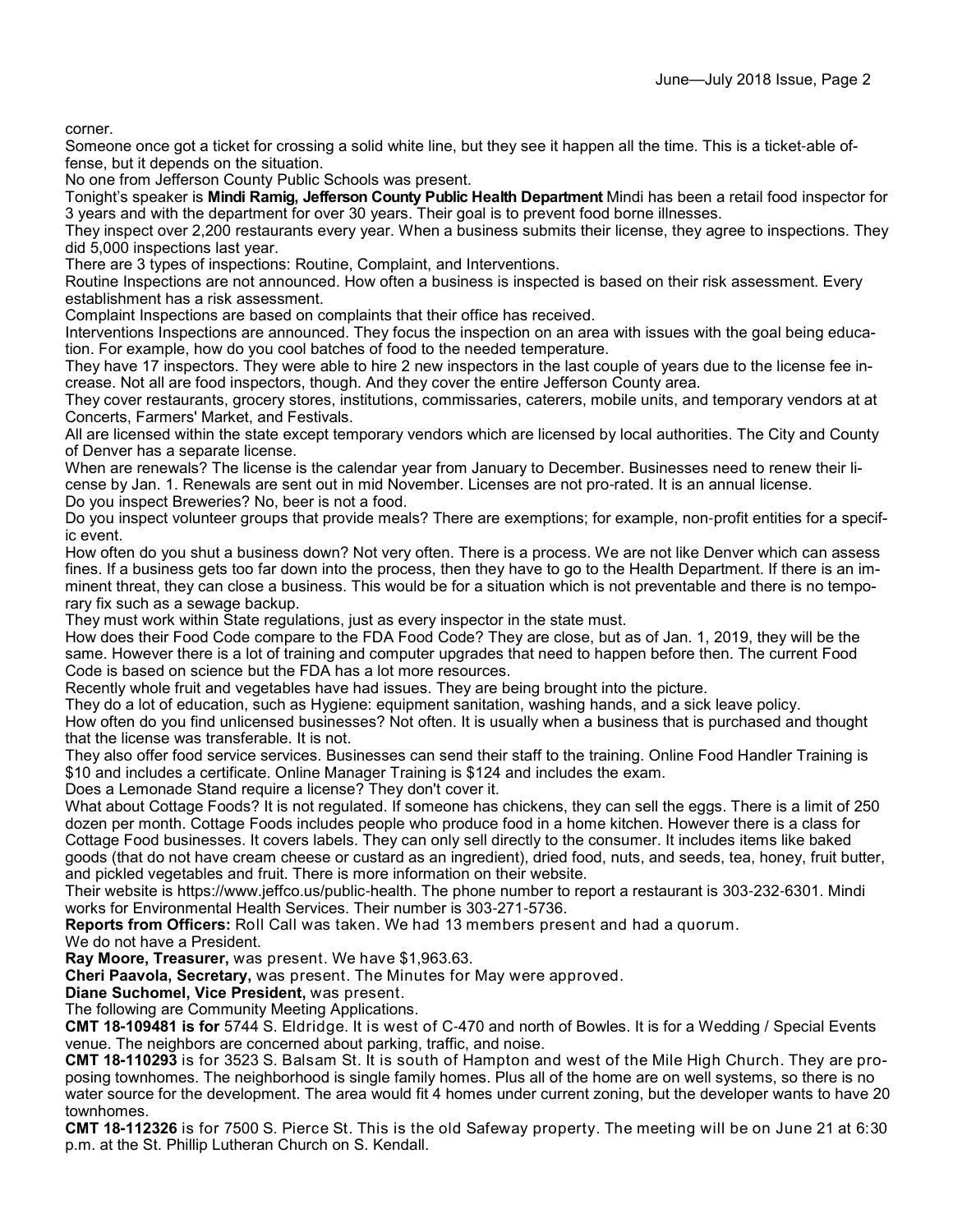The following are Pre-applications**.**

**PA 18-109326** is for 7500 S. Pierce St. This is the old Safeway property. They want to build 5 - 6 buildings on the 5 acres. All are commercial properties.

**PA 18-109820** is for 9305 W. Nova Pl. It is for a minor adjustment**.**

**PA 18-109925** is for 7581 Shaeffer Pkwy. It is for a Site Development Plan for an automotive store.

**PA 18-111587** is for 8537 S. Red St. There multiple requests for KLCE Automotive.

**PA 18-112059** is for 670 S. Rooney Rd. It is for a rezoning from AG to I3 (Light Industrial). It is for Nova Packing. they would assemble robotic pieces.

We are under Stage 1 Fire Restrictions. There are permits submitted for 6 Fireworks Stands. 1 has been approved at Southwest Plaza. If we go under a Ban, they they can no longer sell the fireworks.

The Mirage is offering Off Track Betting through Arapahoe Park.

At the RTD meeting, they announced cancelling Rt. 85 (Chatfield). They are changing the times for Rt. 100. They want people to use Call & Ride. They received a LOT of complaints about Call & Ride.

Red, White, and You will be on July 3rd at Clement Park. They plan of having fireworks.

Clement Park put out their Summer Concert Series.

The Murphy Gas Station application was approved. But when they tried to zone their part of the property, the County asked them to rezone the entire property first. Then do their own piece.

We do not have a meeting in July. Our Aug Picnic is Aug. 1 at 6:00 p.m. at Shelter 6.

Do we have the room for Sept, Oct, and Nov.? We will have to go to Lilley Gulch in Nov.

**Old Business** The position of President for COHOPE is still open.

**New Business** None.

**Announcements** None.

We adjourned at 8:34 p.m.—*Cheri Paavola, Secretary*

| COHOPE Treasury Activity: June 2018 | W. R. Moore, Treasurer |         |
|-------------------------------------|------------------------|---------|
| Beginning Balance May 2, 2018       |                        | 1963.63 |
| <b>Deposits</b>                     |                        | 0.00    |
| <b>Withdrawals</b>                  |                        | 0.00    |
| <b>Ending Balance July 2, 2018</b>  |                        | 1963.63 |

*From Jeffco Website:* **Jefferson County Updates Assessor's Property Records Search**—Jefferson County is excited to announce an update of the Assessor's Office Property Records Search functionality. As the most-visited section of the Jefferson County website, it is essential to provide a superior user experience on this site for both our citizens and business professionals.

The previous web application had reached the end of its life and was using technologies that are no longer widely supported. In addition, the former site posed a security risk and was susceptible to cyber-attacks.

The new Property Records Search function allows for greater ease of use and includes new features that improve the quality of service that the site provides. The new site was built specifically to be mobile-friendly and eliminates the risk of potential cyber-attacks. In addition, it offers easier navigation, more search functionality, improved data access, and a cleaner look. The site boasts faster performance than the former site, allowing you to receive the information needed in a timely and secure fashion. New site: https://propertysearch.jeffco.us/propertyrecordssearch/dashboard

**Bringing Staff and the Community Together—**In an effort to be more resilient and better serve our community, Jefferson County has recently revised its Mission, Vision, Values and Goals. These will give staff and the community clearer and more concise direction and support. We created forward thinking and comprehensive goals that support our new mission, vision and values.

This revision was supported and adopted by the Board of County Commissioners, who will use this to guide the county and staff as we work towards the future, innovation, and resiliency within our community.

For more information, visit the Mission, Vision, Values and Goals webpage. https://www.jeffco.us/2111/Mission-Vision-Values-Goals

**Mission** To promote the safety, health and well-being of the Jefferson County community and the stewardship of its resources.

**Vision** To be a county government that provides innovative, efficient, and quality service to a thriving and safe community.

**Values** Safety, Stewardship, Responsiveness, Innovation, Integrity, Respect, Collaboration, Inclusivity, Resiliency, Health and Well-Being.

**Goals** Foster safe and healthy communities.

Plan, develop, maintain and enhance the county's transportation system and infrastructure.

Foster responsible development and stewardship of the county's natural and man-made resources through responsible fiscal planning and service delivery.

Collaborate strategically with internal and external partners to promote economic vitality and opportunity. *(See page 8)*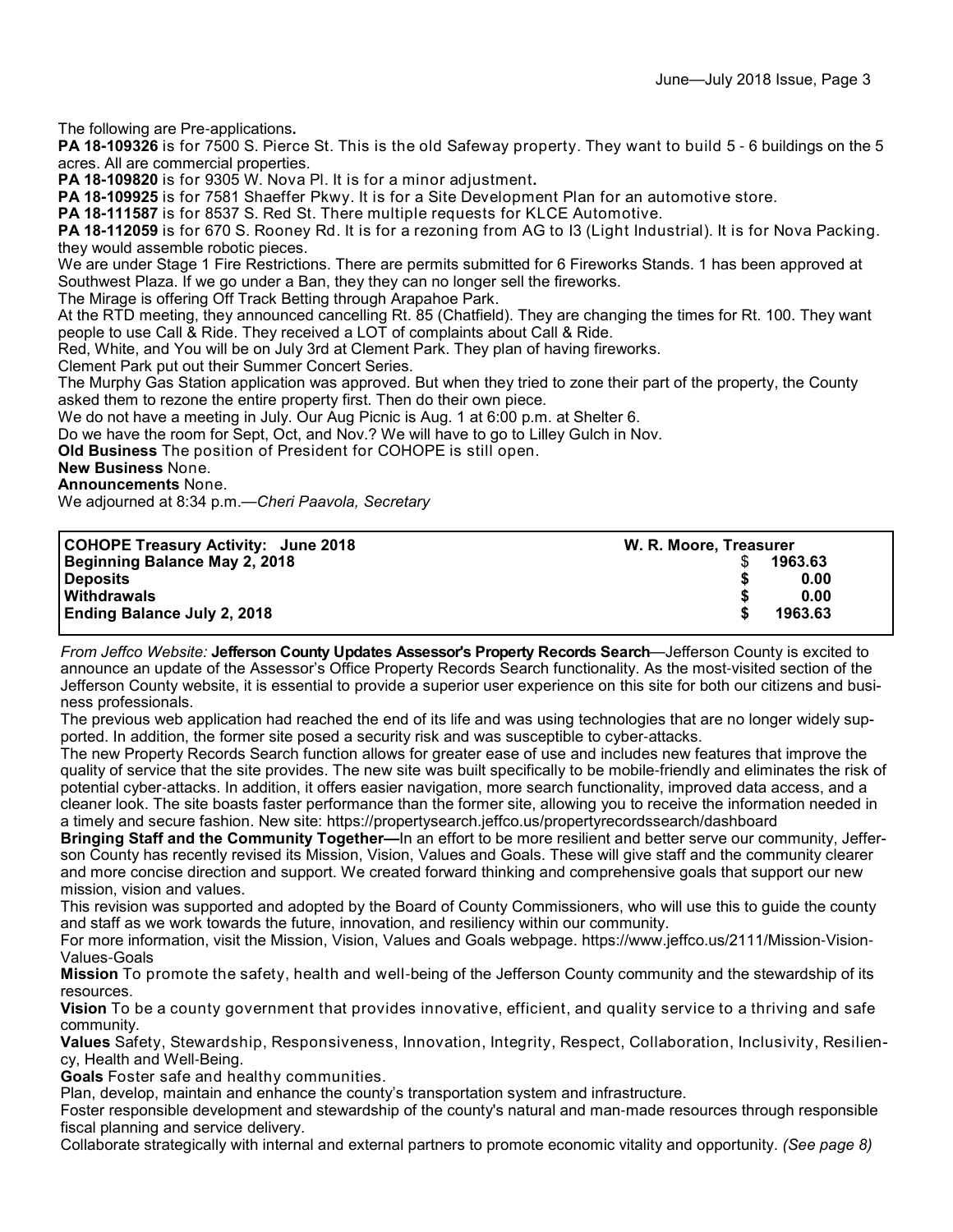# **THE BACKYARD**

## Columbine Hills News

**President's Corner** — I love to have a chance to meet neighbors. Tripp, the gentleman who sells heirloom tomatoes on Canyon Trail is a master horticulturalist. I spent an hour looking at his operation the other day, very impressive. He sells them at a good price too. The tomatoes I purchased from him are looking really good.

Now, I'm going to ask you to help me out with something. As you walk around, make note of things that need attention. If you see multiple cars parked on driveways that have expired tags; if you have to walk in the street because of bushes that are growing over the sidewalks' if you notice trashy yards that are far beyond normal; if there are corner properties whose shrubs and trees block your vision of traffic etc. use my e-mail below and let me know about those places. Yep, I can hear the whine and cursing now. We just can't let our community go to pot by ignoring those who will not do their part to keep things looking decent. 95% of you do a fine job of keeping your property looking good. Isn't that just like life, all it takes is a few of us who don't care to make life difficult for everyone else.

In about two weeks CHCA will be hosting our community yard sale. It costs you nothing to participate. Just use the contact info in our newsletter to get free advertising for your particular sale. When the surrounding communities know we are having a community sale – they will come. I'm purchasing a large flag/banner to put out on Kendall to attract attention to our event.

The dumpster day is always a huge success. CHCA pays several hundreds of dollars so that you can toss your trash. Also, notice that we will be awarding the yards of the month again very soon. Each recipient will receive a complementary coupon from Summer Blooms to help you keep those nice yards looking nice.

We have not had any special announcements for events that you'd like us to mention.

If you have needs or desires, please don't hesitate to contact a board member. If you need help with a yard project please don't forget to use the NHN form in the newsletter

Be the kind of neighbor you wish you had. — *Randy Montgomery, CHCA president, rmontgomery@frcs.org From* **May 12th CHCA Board Meeting—**Meeting called to order at 9:09am Officers Present: Randy Montgomery, Jennifer Gerdes, Pat Miller Board members Present: Ralph Miller, Ruth Severn, Michaelle Otto, Steve DeMarco. **Treasurers Report:** presented by Pat Miller seconded by Jennifer Gerdes.

**Old business:** Membership: 241. added 20 new members last month.

Dumpster day June 2nd: from 8am to 11am or until trucks are full. There will be two trucks.

Yard Sale Day: June 22 and 23rd - Jennifer Motions to get garage sale sign Michaelle second

**New Business:** Xeric Garden Report: Lots of activity – in need of approval for funding for supplies and flowers – a book box being donated by a neighbor by the name of Ed Evertson. He will be placing books in the box about gardening. Proposed.

Pat motioned to reimburse Michaelle for the flowers they have purchased to put in the Xeric garden. Ralph second that motion.

Repair of Playground: Will be fixed. No date and no dollar yet but Michaelle has been in contact with Foothills regarding this.

A lovely neighbor has stepped forward and given \$100 to help restore the playground from the fire. If anyone would like to donate to get our playground back in working order, send your donations to our PO box or call a board member. Randy motion to get website going and Ruth second to get website up and going at \$17. Unanimous vote! Meeting comes to a close at 10:08.

### Columbine Knolls Voice

*From* **April 10 Board Meeting Minutes—**President Hale called the Meeting to Order at 7:06 p.m. Present were Board Members Matt Hale, Tony Tierney, Nathalie McClish, Lee Woodbury, Larry Wambsganss, Skip Wilcox and John Buresh. During the Public Comments one resident requested more clarification on what property changes require a PIPSA and what does not (ie changes to an existing patio). Generally any change that will affect the exterior of the existing improvements or new improvements to a property requires a PIPSA. All contiguous property owners as well as those directly and diagonally across the street need to be made aware of the proposed project and be given an opportunity to provide comments to the ACC as part of the PIPSA.

**Committee Reports: Membership:** Director Wilcox pointed out that the CKHA Directory is ready and will be delivered on or about May 1, 2018. Current HOA Membership stands at 310 members, 20 members more than last year at this time.

**Safety, Beautification and Maintenance:** The committee has contracted with Solid Rock to replace the weed barrier at the S. Kendall Boulevard entrance off Ken Caryl Avenue. Work will be completed prior to the May, 2018 CKHA Meeting.

**Covenants and Architectural Control:** Several homeowners in violation of the Columbine Knolls Protective Covenants regarding Trailers/Recreational Vehicles have recently been contacted seeking compliance with the protective cov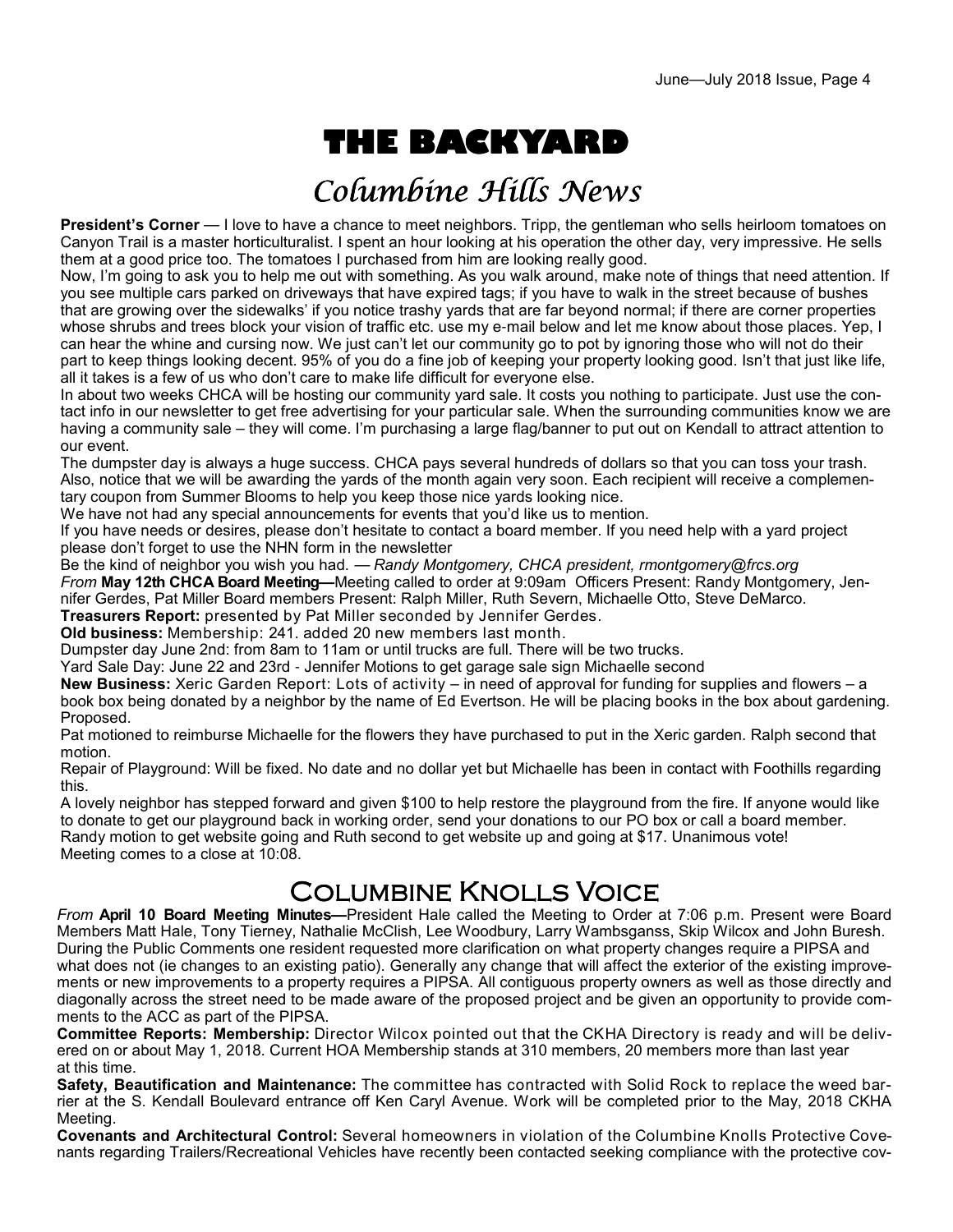enants. Three (3) of the homeowners that were contacted about covenant violations agreed to move the units off of the property.

The CKHA Board reminded all that Jefferson County Colorado allows trailers and recreational vehicles to be parked on the streets for NO MORE than a TOTAL of 28 days in a 12 month period. That is on any residential street, any where in the unincorporated part of the county. After 28 days, those units are in violation of county codes. The owners of these units are subject to citations and the unit may be towed.

The CKHA Board also would like to inform all residents that there is NO plan by the Board or supported by the Board to make membership in CKHA mandatory for all residents. Membership will remain voluntary until such time as the majority of home owners in Columbine Knolls vote to make such a change.

**Special Events/Programs:** Columbine Knolls Community Garage Sale is scheduled for June 1st and 2nd, 2018. Please feel free to be a part of this and display your items accordingly.

Columbine Knolls Community Cleanup Day will be June 9, 2018. Volunteers are needed to help load items into the dumpster that will be set up at Normandy Elementary School.

**Treasurer's Report:** Treasurer McClish will be leaving later this year and a replacement Treasurer is needed. Treasurer McClish has cheerfully offered to train any volunteer that is interested.

New Business: The CKHA Board approved a \$300 budget for the Welcome Committee. The committee will present a "swag bag" compliments of the CKHA to all new home owners in Columbine Knolls.

Meeting Adjourned @ 7:42 p.m.

## **Columbine Knolls South II Review**

*From* **President's Corner—** Welcome to Spring and thanks to Mother Nature, our yards got off to a great start. We had our bi-monthly HOA meeting on May 9th and had some good discussions.

Please see the meeting minutes enclosed for further detail.

The Welcome Committee, comprised of Jennifer Blake, Erin Kunkel and Julie Stewart, went out on April 19th to make deliveries to 6 new homeowners who have moved into the neighborhood. The following area businesses provided donations for the 2018 Welcome Kits: Cakes Amore in the shopping center off Chatfield & Kipling - certificate for a free 4 pack of cupcakes; Columbine Wine & Liquor in the shopping center off Ken Caryl & Pierce - wine/bottle opener with deeply discounted welcome coupons; Pure Barre at Chatfield & Wadsworth - a free week of class; Savory Spice Shop in downtown Littleton- a bottle of a local favorite spice; Virgilio's off Kipling near C470 - a free order of garlic knots; Chick-Fil-A at Aspen Grove - free order of chicken nuggets.

The Welcome Committee plans to go out for the next round of deliveries in late June / early July. Please support these businesses that contribute to our Welcome Package. These three have done a great job recruiting the businesses listed above. Keep up the good work ladies.

A BIG thank you to the Landscape Committee that cleaned up the two corner gardens at Yukon Way and Chatfield Ave. on May 12th. They were Tom and Donna Tellschow, Tom and Anita Schicktanz, Brenda Abbot and her seven year old son Ridgely, Joan Weymiller, Steve Kalney, and Stephanie and Bob Haberkorn. Great job!

Everyone in the community is doing a good job putting their trash containers out of sight once their trash pickup day is completed.

Thanks for continuing to keep our neighborhood looking great, and on that note, I would like to encourage all neighbors to take pride in displaying our country's flag daily on your house. I have observed this effort in some of the communities around our area and it looks wonderful. Please join us at our outdoor meeting on July 10th at the north kiosk in Coronado Park at 7pm and give us your feedback on what is going well and what we can do to make our community the best place to live. Do not forget Father's Day on Sunday June 17th.—*Bob Haberkorn, President CKSII HOA*

*From* **CKSII May 8th HOA Board Meeting**— President, Bob Haberkorn called the meeting to order at 7:00 p.m. Board members (Bob Haberkorn, Debbie Opperman, Bob Pellegrini, Steve Kalney, Joshua Kunkal, Pam Horiszny, and Chris Reynolds) were in attendance along with Roger Borcherding of DARCO Property Management.

**Treasurer's Report:** Debbie reported the HOA currently has 346 members.

**ACC Committee:** There is one outstanding request but they are otherwise caught up and all have been approved. Steve K and Bob P. had the opportunity to meet with some of the neighbors in person to discuss the approvals.

**Management Report:** Three inspections were conducted in April. Nineteen letters were mailed. Violations included: 1 camper stored in view, 7 trailers stored in view; 1 house needs painting; 1 fence needs replacement; 4 homes had trash stored in the yard; 1 port-a-potty was blocking the sidewalk; 2 homes with holiday lights which need to be removed; 1 concrete driveway in very poor condition which needs to be replaced: and 1 abandoned vehicle without license plates which was reported to the sheriff's office. \* Annual HOA registration with DORA was completed. From April 30 to May 8, one inspection has been conducted. Eight violations were observed and had personal discussions with

2 homeowners: 2 campers stored in view, 1 trailer stored in view; 1 tree hanging low over sidewalk; and four lawn problems – long grass and weeds.

**Properties sales:** One home has closed, five are scheduled to close in May, and two are actively listed for sale. • Welcome Committee: Jennifer Blake and team delivered six welcome baskets. Baskets include gift cards from vendors in the neighborhood.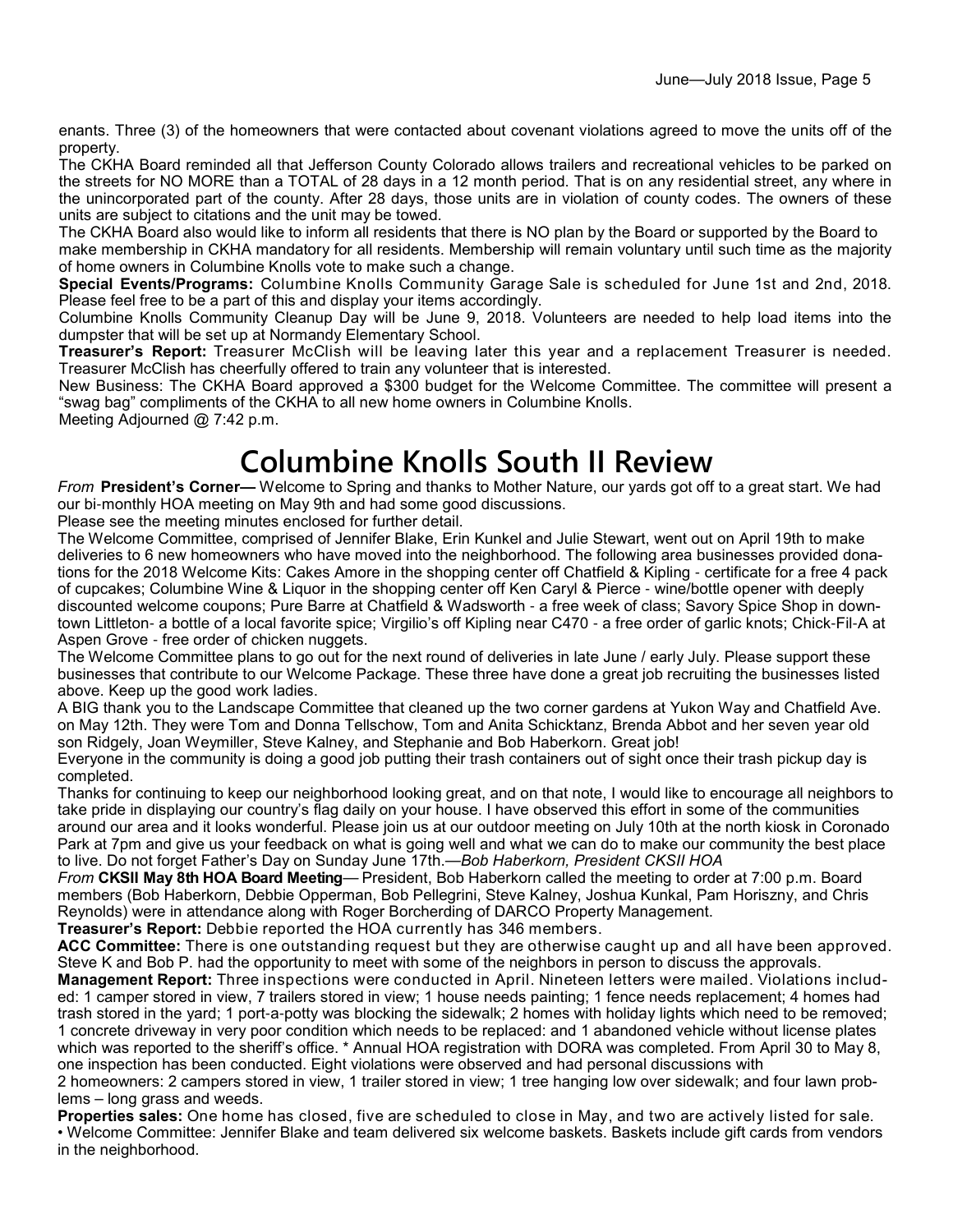**Social Committee:** Amy Kowalski and team have a meeting scheduled for May 10 to discuss the logistics for the Rolling Into Summer Bike Parade and Car Show on June 10. There will be a bounce house, lemonade stand at Coronado (to raise money for a new playground for the school) and two food trucks from 9am to noon. We could use volunteers to support this event.

The Movie in the Park will be on Thursday August 9th. We are expecting three food trucks, popcorn, and possibly a band.

**New Business:** Insurance: Debbie discussed the research she has done regarding HOA insurance. We have switched our policy to Ella Washington with American Family. We have updated our D&O liability coverage, fidelity and crime insurance. We will ask vendors for a certificate of liability although our insurance also covers us for events. The premium is \$2960 (we are currently paying about \$1200.) The increases add coverages we need to have. Debbie will follow up to review that we have general liability insurance to cover any paid positions. Steve K. motioned that we accept the insurance bid, Bob H. seconded it and the motion was approved.

We added two more signs (for a total of 4) to advertise board meetings and HOA events.

**Landscaping committee** – the team will conduct the cleanup and planting on Saturday May 12 (9 a.m. to 10:30 a.m.), weather permitting. We believe we have enough volunteers to support this. We are waiting for a new light fixture on the monuments on Chatfield and Yukon.

Question about Garage Sale – put your name on NextDoor to be on the map. Jennifer will put up signs around the neighborhood. Additional instructions and information will be in the newsletter and on the website.

Obstructed Site At Corners: Josh volunteered to call the County to discuss a dangerous Tree/Fence on the corner of Carr St and W Morraine Drive.

The meeting was adjourned at 7:45 p.m.

### Columbine West Civic Association Newsletter

*From* **A Moment With The Board** The May 9th monthly meeting was held at Dutch Creek Elementary, our Annual elections were conducted and agenda items for review were presented and discussed. Currently we have 316 memberships that support 84% of the 2018 Budget, which would be fully funded with 376 members. These memberships account for just 21% of our Columbine West community. The first scheduled Members Mixer was on April 21st, 7pm at The Penalty Box. We offered this time for neighbors who are members to come together in a social setting to share with other neighbors. Annual elections results are Pres. - Gary McCombs, V.Pres. - John Basila, Treasurer – Stacey Hall & Secretary – Kelly Feidler. Board Member Ken Sweet, Kathi Waite, Bill Waite and an OPEN position. We have planned and secured the vendors that will be available for Dumpster Day, June 16th. Look for Free Swim Nights, Yard of the Month, Garden Days & National Night Out too. All of these events are funded by the financial commitment of Columbine West neighbors who become paid members. Thank you all for your continued investment into the Columbine West Community. It is important to remember that any homeowner/renter in Columbine West is governed by the covenants. If you need a copy you can contact CWCAtalk@gmail.com. The Welcome Committee volunteers each month to deliver a packet of goodies to each new resident. If you have questions or any suggestion of ideas feel free to email CWCAtalk@gmail.com. Residents are encouraged to attend any monthly meeting.

### The Leawood Rapporter

*From* **Leawood Civic Association Minutes of May 2, 2018** Board Members Present: Paul O'Connor, Nancy Bock, Mike Karbach, Debby Baker, Rhonda Eveleth and Chip Langowski

**Student Scholarships** – Nancy presented the 2018 LCA Scholarships to Taylor Tesch and Naomi Brown. Each received \$500.

**Treasurer's Report** - Mike presented the Treasurer's Report, which included LCA current account balances, payments received, and bills paid. The last remaining CD will not be renewed and will be placed in a separate bank account. Discussed also eliminating one of the savings accounts but determined that a separate bank account will be needed to keep GoFundMe account funds separate from other money when the GoFundMe goes live.

**2018 Membership Drive:** To date, only 116 out of the 850 households are LCA members. The Board discussed the merits of the current membership system where all LCA memberships expire on 12/31 vs. tracking the renewal of each member. There has been confusion when memberships are paid at the Clean-up or at the Summer Picnic. It was decided that due to the small size of the board that the only workable solution is to have all memberships expire at the end of the calendar year.

**Leawood Spring Garage Sale** – The date for the Leawood Spring Garage Sale is June 1st and 2nd. Rhonda will assist Cathy and Kevin Ashton as needed.

**Neighborhood Clean-up:** Paul will arrange for the dumpsters to be delivered to the Leawood Elementary parking lot the morning of June 9th no later than 7:00 a.m. We still need volunteers to help. \$15 per load for members, and \$35 for non-members (\$15 per load plus \$20 annual membership fee).

**Vandalism in the Leawood parks:** Discussed the increased vandalism in our parks. Rhonda recommended contacting the Jeffco Sheriff for additional patrols and maybe video cameras. Debby will follow up on the cameras.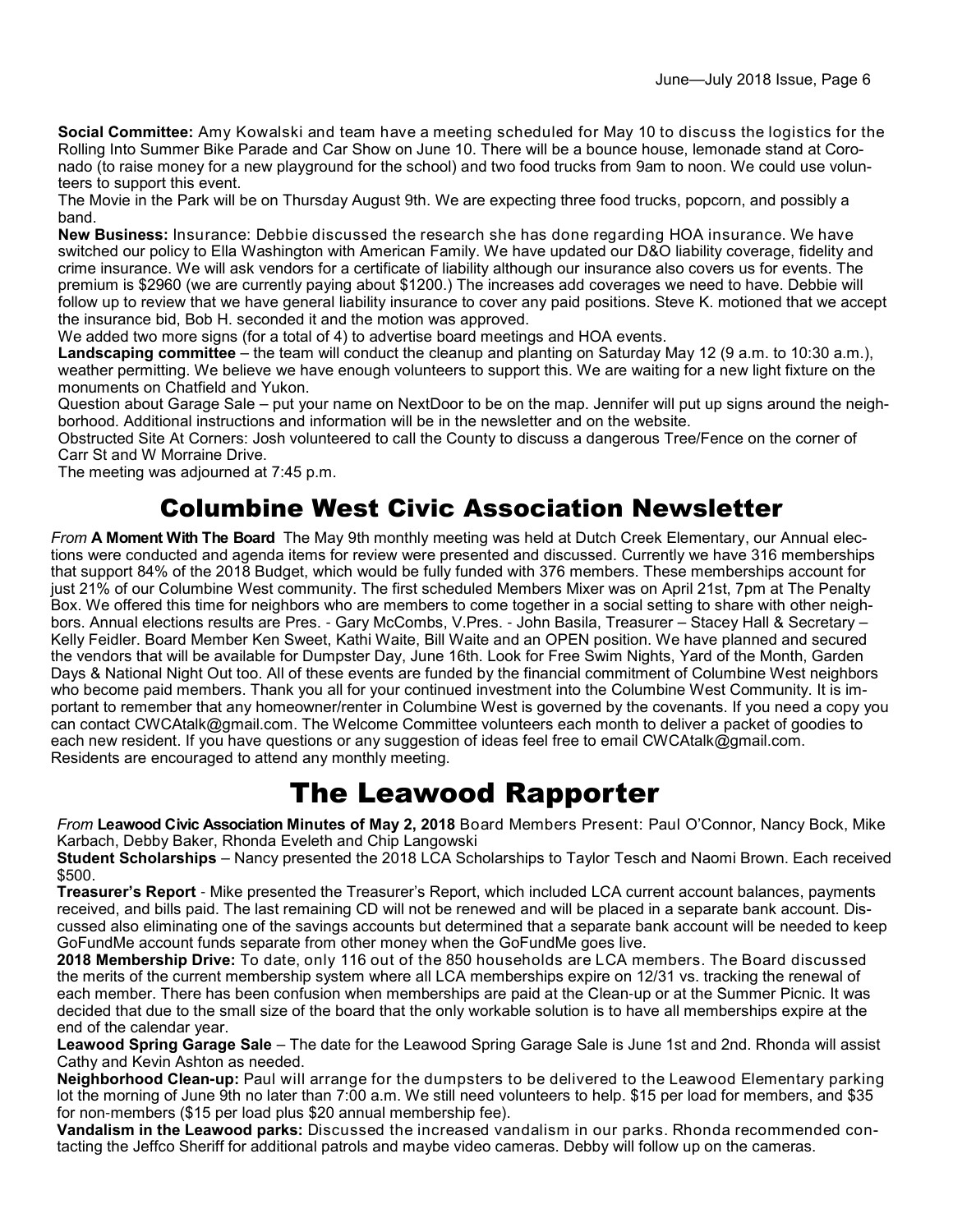**Front Yard Parties:** All of the scheduled dates have hosts. The first FYP is on Friday June 8th.

**Jay Court Entrance:** Board will meet to pull weeds, mow and prepare for planting. O'Toole's Garden Center will donate much of the plants needed. We are very grateful to O'Toole's! GoFundMe is live. More information will be added when available.

**Other:** The LCA received an inquiry from a neighboring civic association regarding liability insurance. Paul will contact our company and provide that information to the neighboring civic association. Meeting adjourned at 8:00 p.m.

*From* **Leawood Metropolitan Recreation and Park District Minutes May 16, 2018** The meeting was called to order at 4:30 p.m. at Raccoon Park by President Kyle Sargent. Members present were: Directors Donna Snyder/Treasurer, Linda Smith / VP Secretary, Jennifer Dawe, Director and Dave Padilla, Parks. A walk-through of the parks for consideration of projects for 2018 preceded the business meeting.

**Walk the Parks** (Raccoon, Weaver/Kendall, Leawood) - Raccoon Park - Xeriscape signage area needs to be cleaned and some areas replanted. Tree trimming is needed in some areas with a safety trim on the project list for the future. Signs will be repainted, and certain trees may need to be replaced/added.

Tract T - Consider taking out some of the bluegrass on the slopes to conserve water. Concrete repairs have already been planned.

East end of Weaver Park - Add mulch to new bridge area and clean weeds. Replace tree at the south side of the bridge. Volley ball area to be de-weeded (were just sprayed). Concrete repair is already planned.

Leawood Park - Replace new shrubs that did not survive last year's planting. Consider re-painting pavilion. Power wash pavilion floor. Replace/repair the five tables in the pavilion area. Refresh Fibar in play area. Consider removing juniper bushes along south side and plant more trees along fence line. Determine if matching funds are still available from Denver Water to upgrade and make the irrigation system more efficient. Board is already looking into replacing light pole that was knocked down.

**Public Comment/Correspondence** – Resident Chuck Sova stopped by the meeting in Weaver Park to ask about removing the weeds and refreshing the volleyball area. A group has organized a weekly volleyball game. We noted that the weeds had just been sprayed and agreed that they'd need to be removed and more sand added. Dave will coordinate the cleanup. We are pleased to see that the court is being used after so many years.

Linda gave the Oath of Office to Jennifer. Debby was sick, so Linda will follow-up with her Oath later so documents can be filed with the Secretary of State.

**Treasurer's Report –** Donna presented the Treasurer's Report. More property tax revenue has been received, and additional ownership tax revenue was received. Invoices for the month include: United Site Services (port-a-potties), Denver Water, Waste Management, Xcel, invoice from Rich for helping Dave replace the volleyball net, doggie bag vendor, DBC for sprinkler supplies, Weston's maintenance fee, and Dave's invoice and reimbursement to petty cash.

**Parks Manager Report –** Dave reported one of the light poles at Leawood Park had been vandalized and pushed down. Linda called Excel to remove and repair the pole. Excel took the damaged pole away and will be out in five to ten days to replace it. Linda called Jeffco Sherriff's Dept to ask for an extra ride by at night until the pole is back up. Lots of branches were cleaned up from the recent winds. Dave returned the uprooted picnic table back to the original position that the vandals had moved and repainted the back of the pavilion covering the graffiti. Blue grass fertilization was done in Leawood, Weaver and Tract T. Swingle has sprayed for dandelions, other weeds and alfalfa in all parks. We are hoping this will take care of the weed problem this year, although there appear to be more weeds in the neighborhood as a whole so the parks will continue to be impacted by increased weeds. Trash from high winds was removed several times from the south fence area at Leawood Park. Sprinkler systems were checked and repaired as needed. Doggie bag holders were inspected and replenished. Please take only what you need. They are for park use. Our contractors did not finish their weekly work so Raccoon Hollar park will be mowed next week.

**New Business –** Dave presented an estimate from Pop's Concrete for replacement/repair of sidewalks in all parks. This will be one of our major projects of the year. Linda moved to accept the bid, Donna seconded, and the motion passed unanimously. Work will begin within a few weeks, so be aware of construction in the parks.

Kyle was contacted by the coach at Columbine High School to use the field at Leawood Park for a week for freshman football practice. The District has provided the fields for this purpose for a number of years and agreed to this request. The meeting was adjourned 7:21 p.m.— *Linda T. Smith, Director, Vice President and Secretary*

#### Woodbourne

*From* **Notes From the Board** The May Board meeting was held on May 16, 2018. We are gearing up for the summer and many topics were discussed at the meeting. Just like that school is over and summer is upon us. The pool is open, the sun is shining, and the fun (and vacations) has started. The Woodbourne HOA would like to thank Perfect Pools for continuing to seek lifeguards from our community to staff our pool. This is a great opportunity for both the lifeguards and our community to benefit from a great partnership. Please remember that the lifeguards are present as an extra set of eyes on all swimmers in the main pool. The lifeguards do not patrol the smaller wading pool. It is important that parents and other daycare providers provide any additional supervision needed for smaller children. Speaking of children, summer is the time when kids will be out riding bikes and playing games. This is a friendly reminder for every-